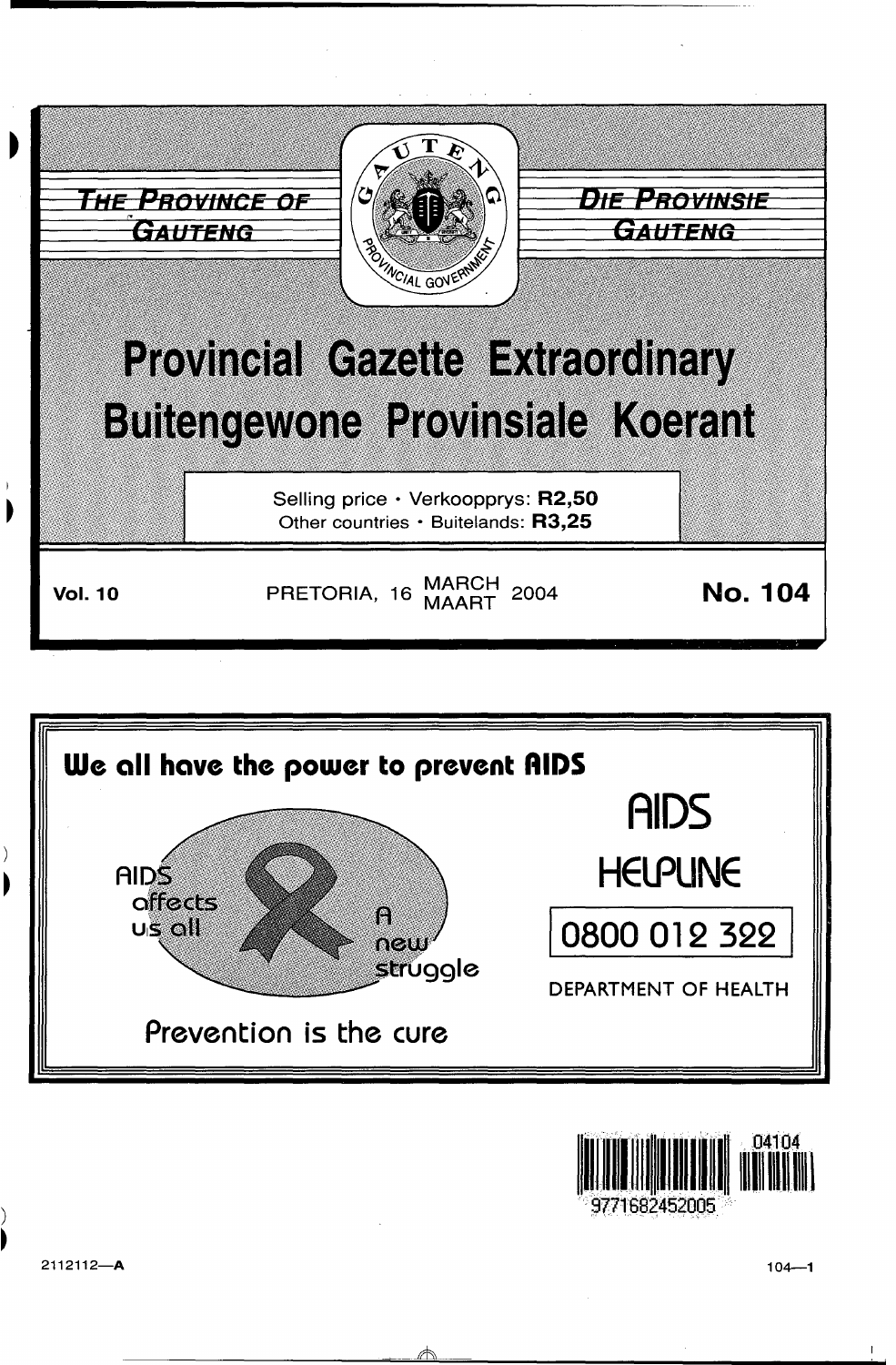# **CONTENTS • INHOUD**

# No.<br>No. Page Gazette Page Gazet<br>No. No. **LOCAL AUTHORITY NOTICE**

463 City of Johannesburg Metropolitan Municipality: Correction Notice ............................................................................. . 3 104

 $\lambda_{\bullet}^{\prime}$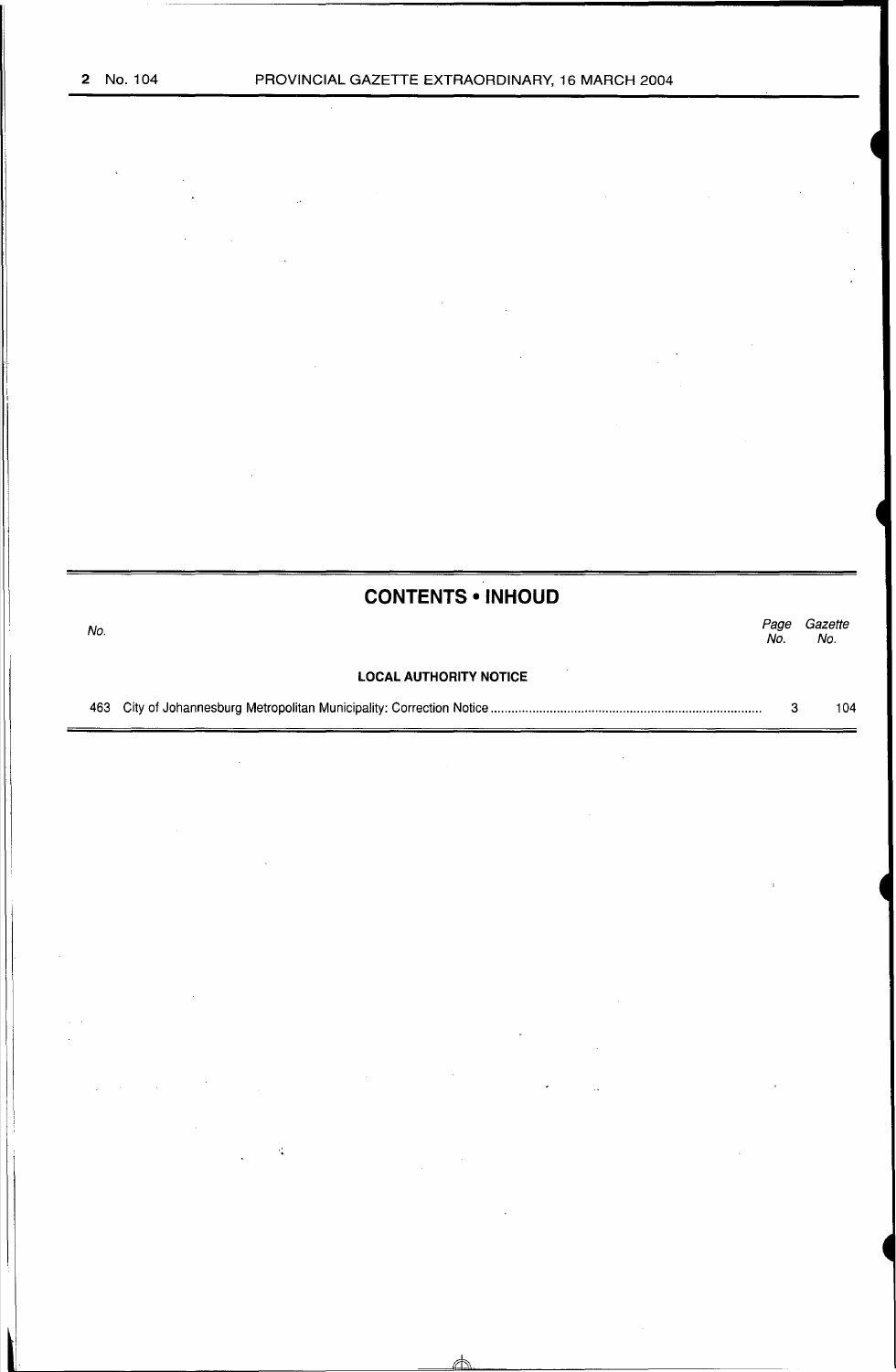--------------------------------,

# **LOCAL AUTHORITY NOTICE**

# **LOCAL AUTHORITY NOTICE 463**

## **CITY OF JOBURG METROPOLITAN MUNICIPALITY**

### **CORRECTION NOTICE**

Local Authority Notice 613, published on page 3 up to and including 7 of Provincial Gazette Extraordinary No 129 of 11 April 2003, with the following incorrect wording in the English and the Afrikaans of the Conditions of Establishment:

"2. By Notarial Deed of Servitude No K2169/2000 as amended by Notarial Deed of Servitude K............... the within-mentioned property is subject to a servitude in favour of Rand Water Board vide Diagram SG No 6658/2001."

should be replaced with the following correct wording:

"2. By Notarial Deed of Servitude No K2169/2000 as amended by Notarial Deed of Servitude **K1830/03S**  the within-mentioned property is subject to a servitude in favour of Rand Water Board vide Diagram SG No **6254/2002."** 

### **PLAASLIKE BESTUURSKENNISGEWING 463**

### **STAD JOHANNESBURG METROPOLITAANSE MUNISIPALITEIT**

#### **REGSTELLINGSKENNISGEWING**

Plaaslike Bestuurskennisgewing 613, gepubliseer op bladsy 3 tot 7 van Buitengewone Provinsiale Koerant No 129 van 11 April · 2003, met die volgende verkeerde bewoording in die Engelse en Afrikaanse Stigtingsvoorwaardes:

"2. Bv Notarial Deed of Servitude No K2169/2000 as amended by Notarial Deed of Servitude K............... the within-mentioned property is subject to a servitude in favour of Rand Water Board vide Diagram SG No 6658/2001."

moet vervang word met die volgende korrekte bewoording:

"2. By Notarial Deed of Servitude No K2169/2000 as amended by Notarial Deed of Servitude **K1830/03S**  the within-mentioned property is subject to a servitude in favour of Rand Water Board vide Diagram SG No **6254/2002."** 

D:500657amended notice1 003/dk2004/cvdm